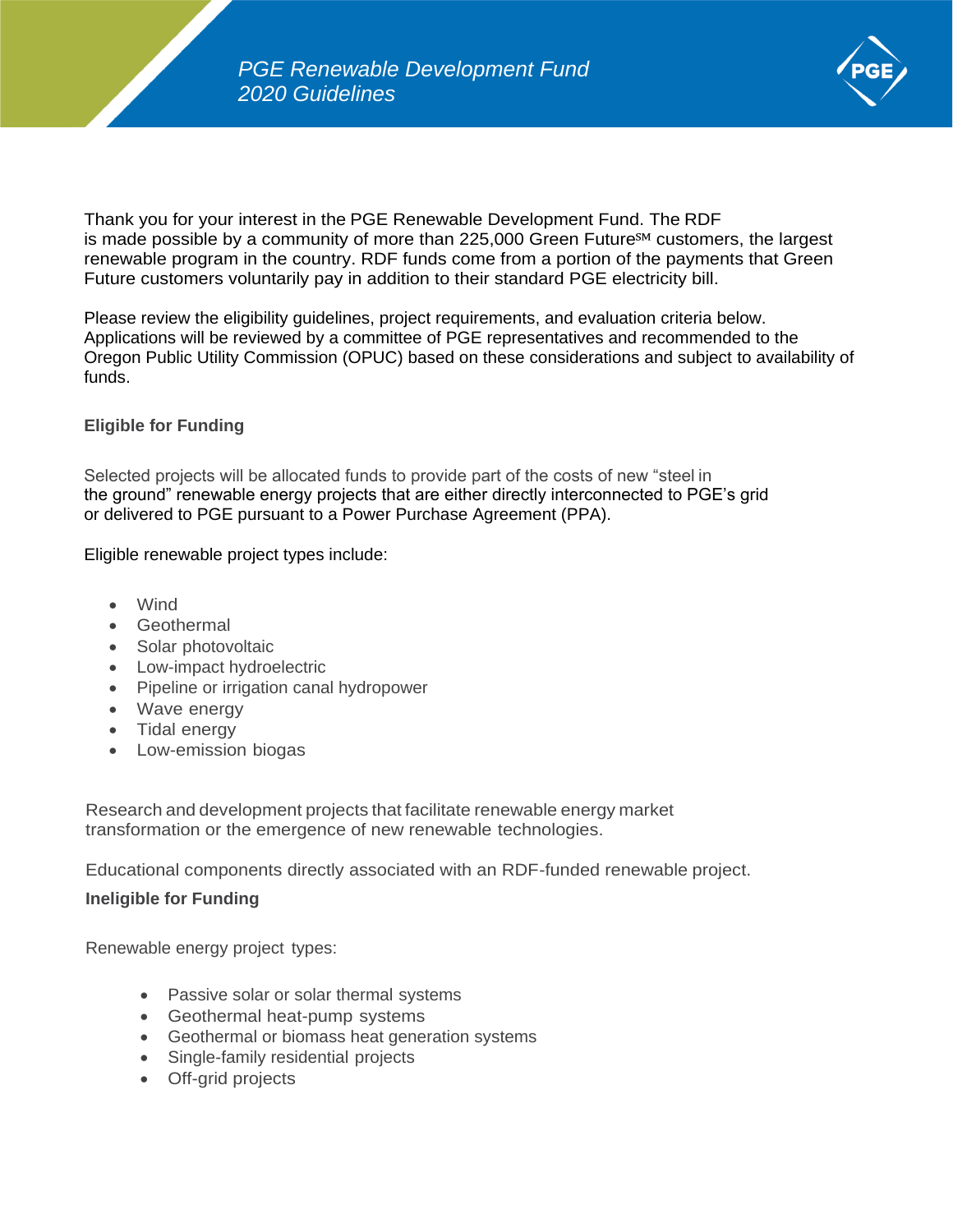

Activities not directly associated with the capital costs of new renewable energy systems including, structural or site improvements required prior to project construction,like:

- Canopies
- Roofing
- Tree removal
- Lighting
- Flooring
- Structural reinforcement

Fees incurred for project estimates or bids Site evaluation expenses Landscaping costs Construction Bond costs Facility maintenance or repair costs Interest or warranty charges Donated, in-kind, or volunteer materials or labor Marketing of project Administration or other "soft" costs

# **Project Requirements**

- 1. Project must be either directly interconnected to PGE's grid or delivered to PGE
- 2. pursuant to a PPA. Direct Access customers are eligible.
- 3. Project must be new or an expansion of an existing project.
- 4. If the 1.5% for Green Energy Technology requirement is applicable, the RDF will only funda project beyond the required amount.
- 5. Project completion (defined as delivering power) within 18 months of fundingapproval. Extensions may be considered on a case-by-case basis.
- 6. Projects must be commercial or utility scale, with capacity less than 10 MW.
- 7. If any recommended project receives over \$400,000 in grant funds, the application will be fully reviewed and approved by the OPUC before any funds are assigned (minimum 6 week review time). Additionally, all for-profit projects will go through this same process regardless of award amount.
- 8. If any projects receives less than \$400,000 in grant funds, a list of recommended projects with summaries are sent to OPUC Staff for review. Upon initial approval, recommended projects are included in the next available Consent Agenda.
- 9. Projects must be equipped with production monitoring equipment to collect and report facility output, with data made available via both a production history electronic database and a public web link, to PGE for a period no less than ten years.
- 10. All solar PV projects must have an Energy Trust-certified Trade Ally as their solar contractor and reserve an Energy Trust incentive if eligible; the reservation information will be required for the RDF application form.
- 11. Project must self fund at least 15 percent of the total eligible project budget withthe remainder coming from other outside funding sources.
- 12. Projects must follow interconnection guidelines as required by PGE, the OPUC, the Federal Energy Regulatory Commission (FERC), or any other relevant regulatory agencies.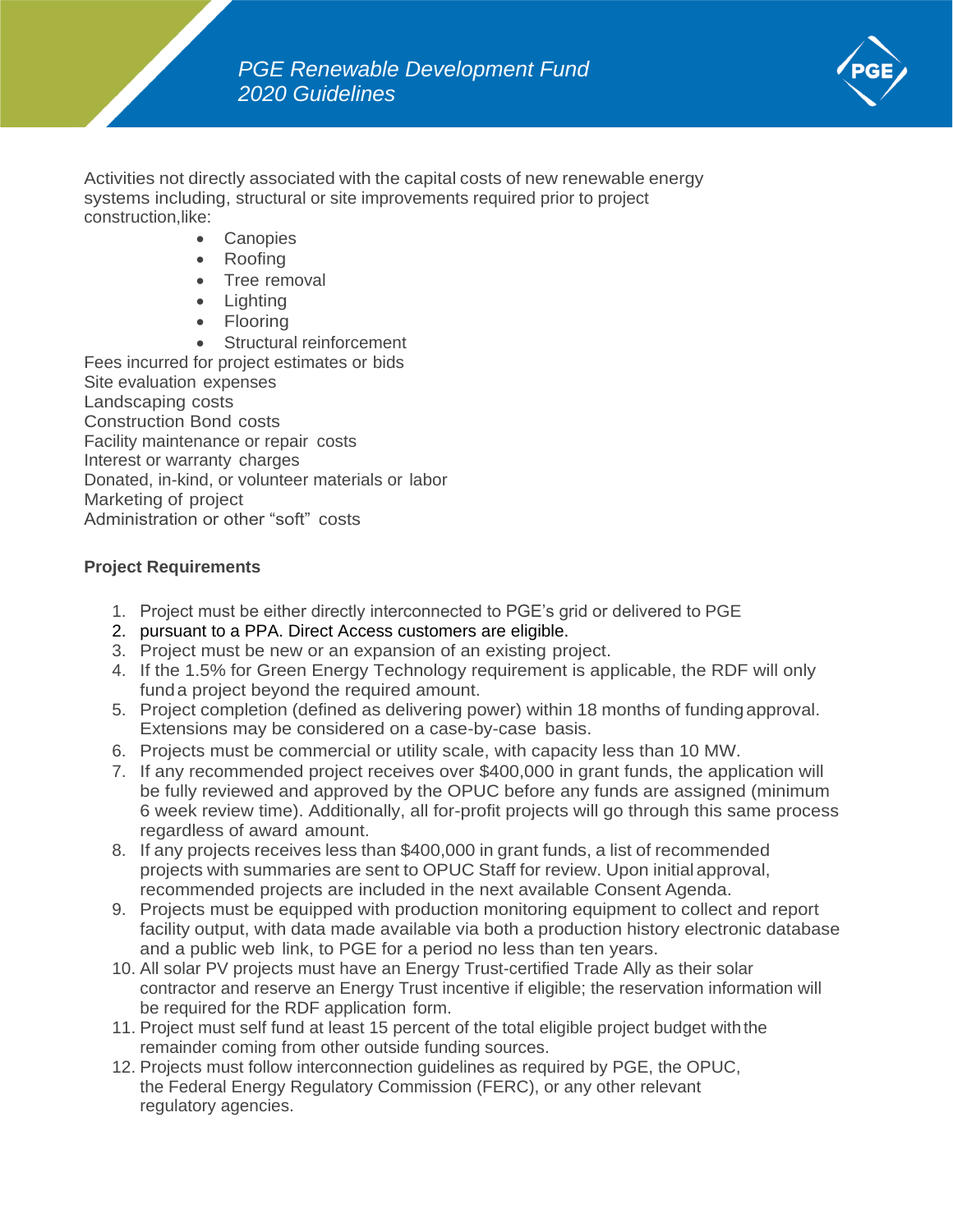

- 13. Community Solar Projects must be less than or equal to 360kW and/or managed by a non-profit Project Manager as designated by the Oregon Community Solar Program.
- 14. Additional Education funding requests, as part of the specific Project Budget in the Application, are limited to no more than 5% of the total requested funds.

# **Project Preferences**

#### Projects meeting the following criteria may be given priority:

- 1. Site is located within PGE service territory. Alternatively, project can be nominated or
- 2. sponsored by a PGE customer or community in PGE's service territory.
- 3. Site and/or system is owned by a PGE customer.
- 4. If customer-sited, host customer is either a public or non-profit entity or is proposing a project in a meaningful partnership with a public or non-profit entity.
- 5. Renewable Energy Certificates [\(RECs\)](https://www.youtube.com/watch?v=opJMrzNauFQ) from project are not sold to third parties.
- 6. Multi-family and low-income housing projects are encouraged to apply.
- 7. Constructed with local materials or labor (preference for materials and labor from PGE's
- 8. service territory, Oregon or the Pacific Northwest).
- 9. Provide a substantial benefit to the community inthe form of educationalengagement and public visibility. Additional funding, capped at 5% of total requested funds, is available for these efforts. Eligible options include but are not limited to: events, trainings, curriculum development, presentations, tours, and educational material.
- 10. Provide significant environmental and economic benefits to local communities and PGE customers.
- 11. Applicant has demonstrated efforts to obtain all other available funding sources, incentives, federal grants, and tax credits.
- 12. Projects that have pledged their own funds, secured in-kind donations, or shown a willingness to engage in creative fund-raising efforts which contribute tothe overall appeal of the project.
- 13. Projects in which the entirety of overhead, administrative, or project management costs are borne by the project owner.
- 14. Projects which provide direct financial benefit to the host customer, where the host customer is a for-profit business may be considered only if the host customer is purchasing renewable power through a Green- $e^{\textcircled{e}}$  certified renewable power program.
- 15. Applicant currently participates in one or more of PGE's Green Future products.
- 16. Project offers additional benefits in the form of energy efficiency considerations, electric vehicle charging stations, energy storage, or other conservation initiatives. Please note that these additional efforts are ineligible for RDF funding butprojects including these measures may be given priority.
- 17. Project offers cost sharing beyond the 15 percent requirement of total eligible costs.

# **Funding Parameters**

No single applicant or project will be eligible to receive more than 33% of the total fund balance at the outset of each funding cycle. This is in addition to the requirement that all projects self fund at least 15 percent of total eligible costs. Available funding will be made known at outset of each year/application round. Available funding for the 2020 process is **\$1.8**